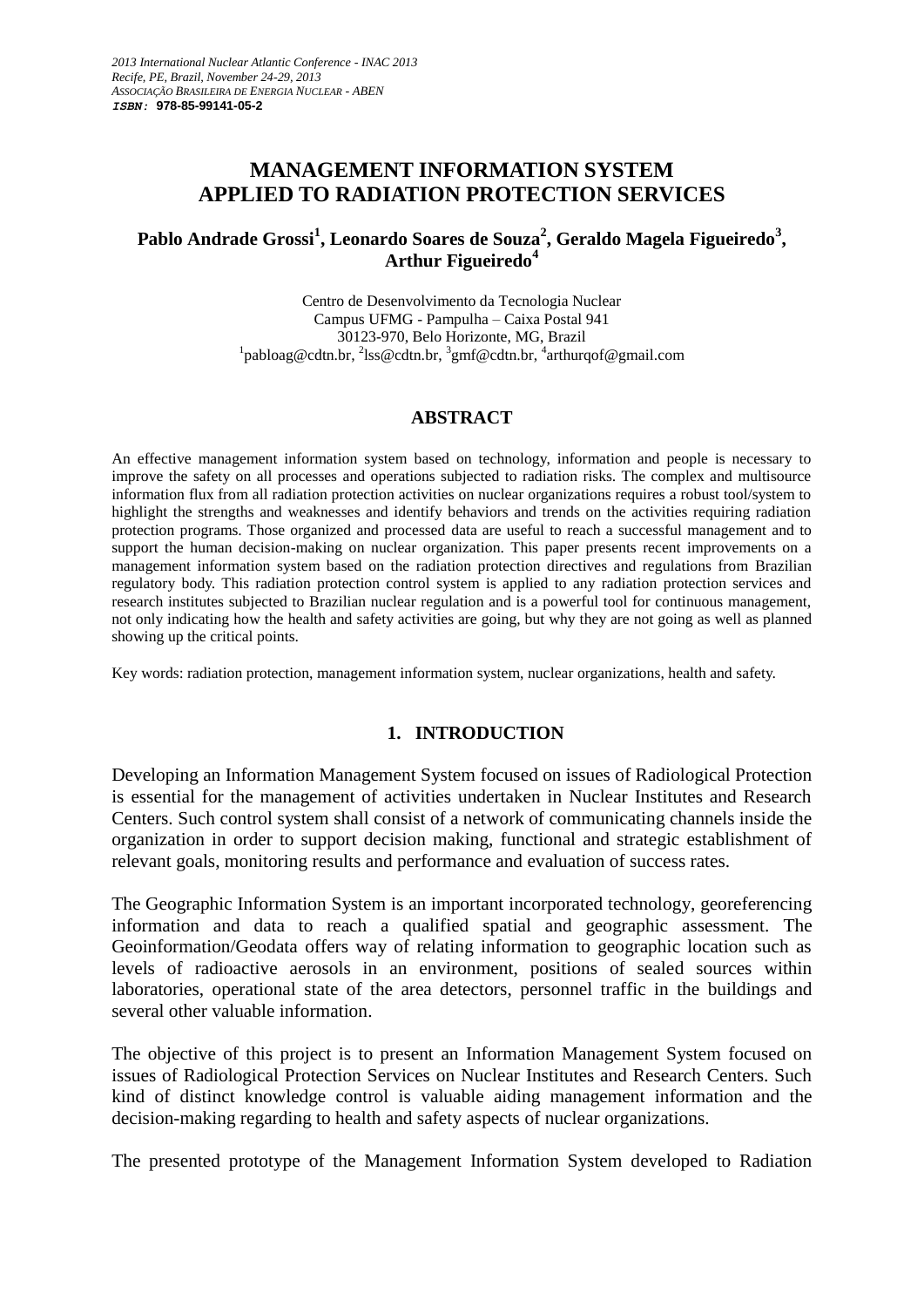Protection Services was the result of an extensive assessment of the needed parameters and data and was structured based on the Brazilian regulatory framework for radiation protection services [1] and some other national and international standard and recommendations were also considered [2, 3, 4, 5, 6, 7].

The management information system performs a generic approach to all relevant radiation protection issues and tasks. This radiation protection control system can be implemented on any nuclear organization by reediting the non restricted parameters which could differ considering all facilities and laboratories expected on-site with various applications and technologies.

This system can be regarded as a powerful tool applied on the continuous management of radiation protection activities on nuclear organizations and research institutes as well as for long term planning, not only indicating how the safety activities are going, but why they are not going as planned, showing up the critical points.

# **2. MANAGEMENT INFORMATION SYSTEM ON RADIATION PROTECTION**

The system enables performing and modernize the actions developed in aspects of radiological protection in an optimal and safe way. It includes control and monitoring of radiation protection data, routine procedures, documents, reporting of data and situation. Several interactions points settled by the user allow an easy navigation and data recovery on all database.

To meet the requirements of the Brazilian regulations for radiation protection activities and assure the continuous management of the performed activities, the management information system is structured as bellow:

- Workers Control:
- Restricted Areas Control;
- Environment and Public Radiation Control;
- Radiation Sources Control;
- Radioactive Waste Control;
- Equipment Control;
- Workers Training;
- Registers and Record Keeping.

These main topics are accessed by search tools to reach the sub screens witch previews several interactions for these secondary level and stratified screens. It is also possible add, edit, load, access, actualize, exclude, compare, assess, copy, move and transfer data. The core database system also previews interaction to import and export information from and to other external databases.

Interactive search and editing tools allows an effective and easy interaction of the user with the software database, where the searches and editions can be done in a multidirectional and cross linked way attribution. The data can be managed by a net structure where the same data/information can be reached by several logical ways.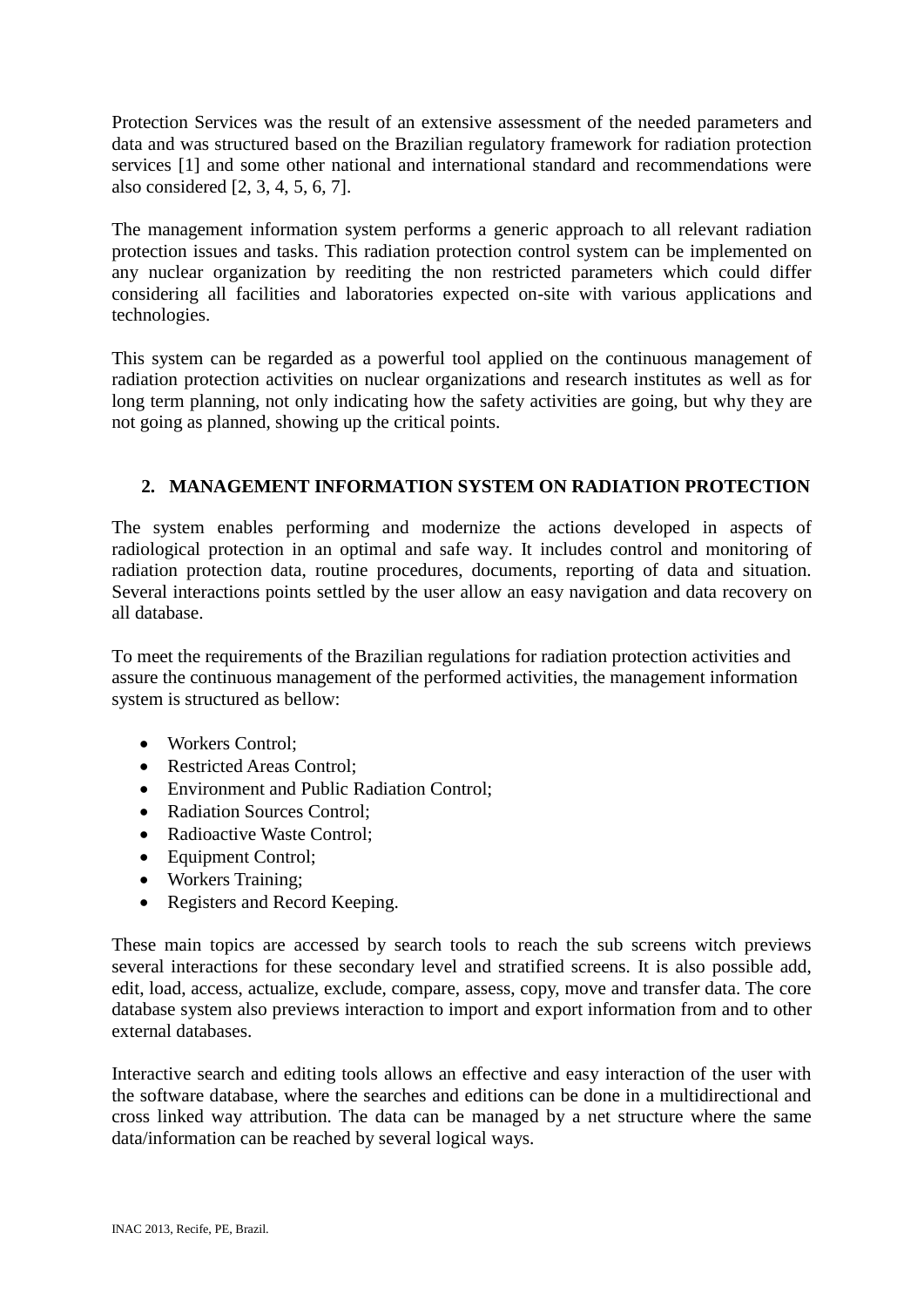The system is structured as presented below:

#### *Transactional processing*

To maintain the Integrity of the database in a known, consistent state, by ensuring that interdependent operations on the system are either all completed successfully or all canceled successfully. It features data storage contemplating basically:

- Collection, standardization, and validation of data entry;
- Storage and retrieval of data;
- Issuance of requests or operational reports.

### *Analytical Processing*

Is characterized by the consolidation of data covering basically:

- Recovery, handling, storage and display of data to a given reality;

- Establishment and analysis of relationships between data and facts occurring;

- Interactive consultations, analysis of procedures and subsequent deepening low levels of detail on a mainstay of specific information.

The Figure 1 presents schematically the flux of information, processing database and the ways to load, edit and recovery the data.



#### **Figure 1. Flux of data and information on the management information system.**

Data collection is done through hardware and software that integrate data, people and institutions in order to make possible the storage, processing, analysis and distribution of information increasing the security.

Some examples of parameters assigned for instance to the individual monitoring functions are:

 Records of external exposure (dosimetric film, TLD, daily dosimeter electronic reading, dosimetric rings and bracelets);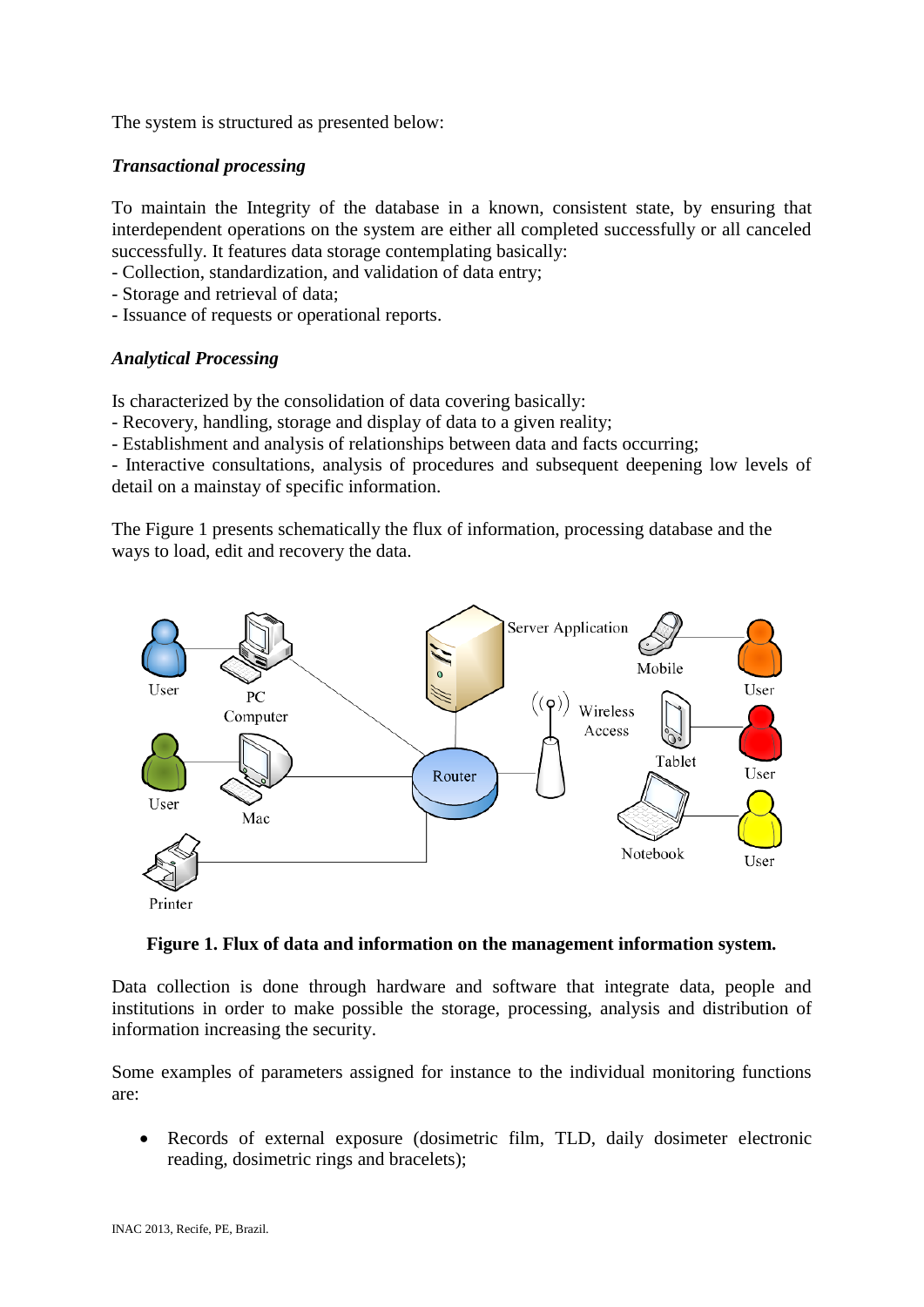- Records of external contamination and internal contamination (fecal count, length, etc.) recording their values, date of completion and when required amounts accumulated dose over a period of 1 year;
- Records of accidents / incidents radiological, description of the event, staff involved, actions taken, observation and indication of a aware supervisor;
- Records of accidents / incidents non-radiological, description of the event, staff involved, corrective / preventive actions taken, observation and indication of a aware supervisor;
- Records of preventive and corrective maintenance performed, maintenance item, description, comments, etc..;
- Records of periodic tests conducted in controlled and restricted areas, containing a list of items to be tested weekly, monthly, semi-annually and annually, indicating compliance or non compliance, date of testing, responsible (Operator and Radiation Safety Officer), observations and comments on the performance of the tests;
- Records visitors and customers accesses containing date, time of entry and exit, the total time of the visit, incorporated dose, justification, company name, name of the visitor.

#### **2.3. The main screens and its contents**

In this section will be present the main screens and some of its functionalities and contents.

The Fig. 2 shows the worker editing screen which includes additional links assigning its individual dose and intake monitoring (detailed on Fig. 3), training, areas with authorized access, notes, attachments, health certificates and other relevant information.

| Cadastro de trabalhador | ×                                      |
|-------------------------|----------------------------------------|
| Nome:                   |                                        |
| <b>CPF</b>              | Matricula:                             |
| Endereço:               |                                        |
| Cargo:                  | Pesquisador<br>Função:<br>$\mathbf{v}$ |
| Telefones:              | <b>Inserir</b> foto                    |
|                         | links para ver e editar e apagar       |
|                         | radioproteção( dosímetro doses e tal)  |
| dados de treinamentos   | areas de acesso autrorrizado           |
|                         | atestados de saúde ocupacional (ASO)   |
| notificações            |                                        |
| anexos                  |                                        |
|                         |                                        |
|                         | <b>Cancelar</b><br>Salvar              |

**Figure 2. Worker editing screen.**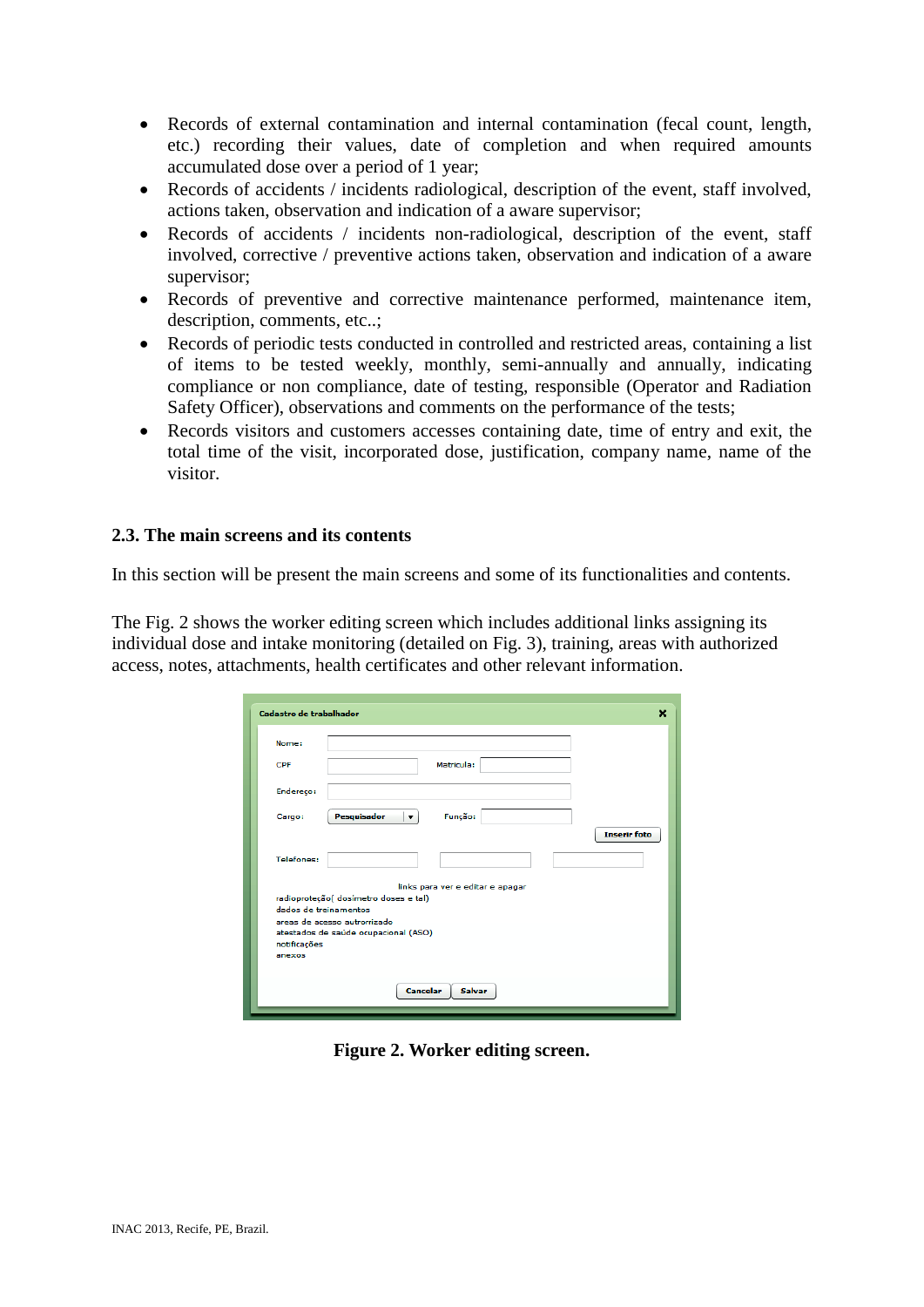| Monitoração individual<br>×<br>Operador: Nome do operador autenticado no SIGLIG Data e Hora  |
|----------------------------------------------------------------------------------------------|
| Número dosímetro:<br>Nome:<br>▼                                                              |
| Período<br>Mês<br>Período de utilização do dosímetro:                                        |
| 圛<br>Inicio:<br>Tempo total: hh:mm<br>÷<br>畐<br>Fim:<br>÷                                    |
| Exposição externa:                                                                           |
| TLD<br>Equipamento:<br>▼                                                                     |
| Dose equivalente inicial:<br>Dose equivalente total:<br>microSv<br>microSv<br>$\blacksquare$ |
| Dose equivalente final:<br>microSv                                                           |
| Exposição externa e interna:                                                                 |
| Análise de sangue:<br>microSv<br><b>Novo anexo</b><br><b>Ver</b><br>▼                        |
| Exame com contador de corpo inteiro:<br>microSv<br><b>Novo anexo</b><br>Ver<br>۰.            |
| Análise de excreta:<br>microSv<br><b>Novo anexo</b><br>Ver                                   |
| Condição de exposição: ( Rotina ( ) Emergência ( ) Acidente                                  |
| Observação:                                                                                  |
| Salvar                                                                                       |

# **Figure 3. Individual dose and intake monitoring editing screen including reports and record keeping.**

The Fig. 4 presents the restricted area control editing screen which includes its identification, assessment of related safety conditions, drawings, maps, radiological survey, attachment of safety related documents as safety assessment report, operating license, list of people with authorized access and responsible radiation safety officer or adviser.

A detailed restricted area access control editing screen is presented on Fig. 5 that includes the registry of individual dose monitoring during the access, total duration and responsible for the access authorization.

The Fig. 6 shows the function points related to radioactive waste management and control, based on the regulatory body requirements [3].

Fig. 7 presents the Radiation Sources Control editing screen.

The equipment, including its main functional characteristics, applications, status, maintenance, calibration and other historical information are presented on Equipment Control editing screen, Figs. 8, 9, 10 and 11.

Environmental and Public Radiation Control is also approached by this management information system. The control of the doses to the public, adopted methodologies, measurement techniques, established limits for releases, surveillance programs and countless related information can be easily accessed and edited by authorized personnel.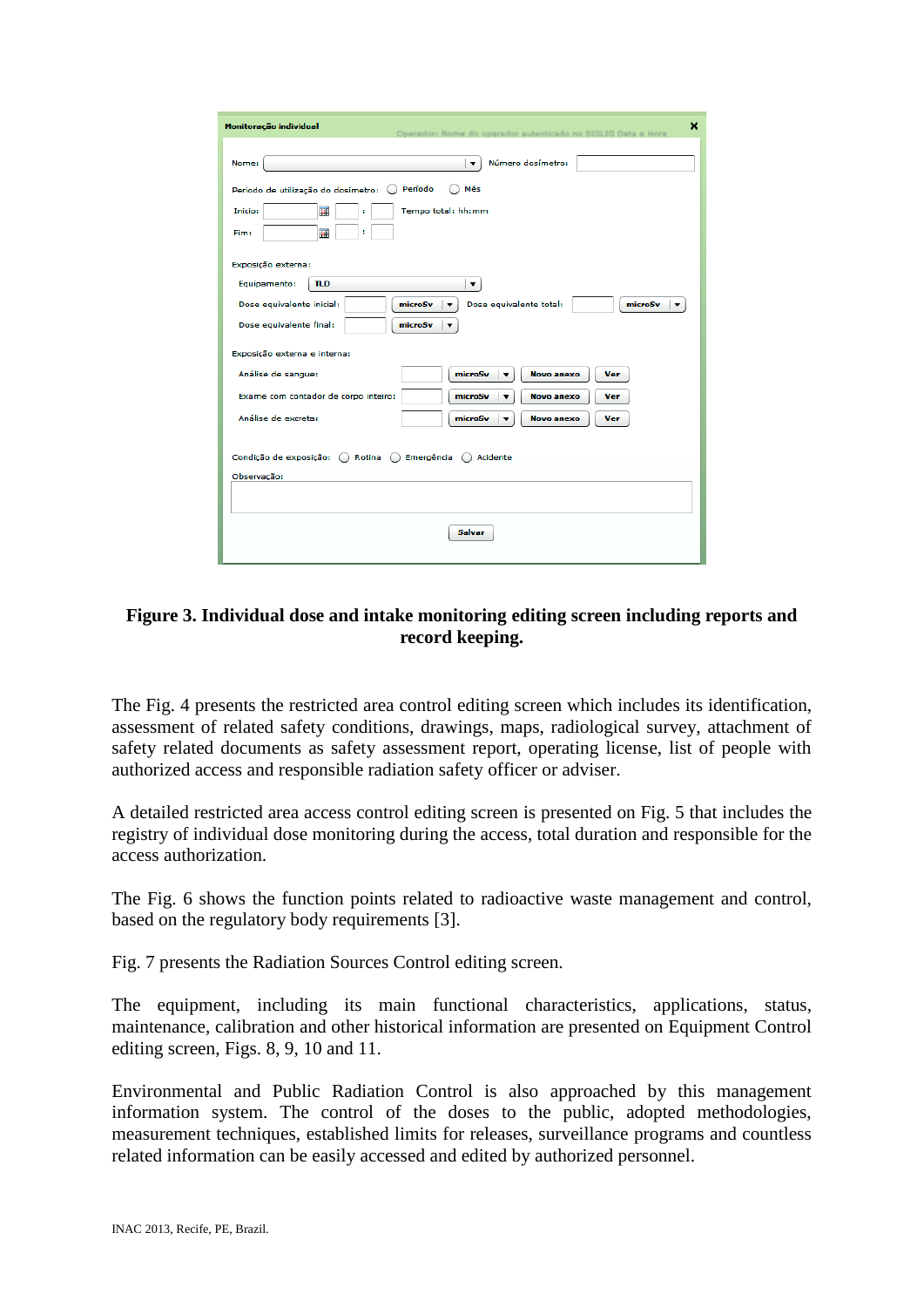| Cadastro de área                                                                                                                                                                                              |                                   |
|---------------------------------------------------------------------------------------------------------------------------------------------------------------------------------------------------------------|-----------------------------------|
| Nome da instação, laboratório ou área:                                                                                                                                                                        |                                   |
| Classificação da área:<br>Supervisionada ( ) Controlada ( ) Livre<br>Prédio:                                                                                                                                  | Sala:                             |
| Sinalização ocultar e expandir tela de sinalização                                                                                                                                                            |                                   |
| Presença de radiação com o símobolo de radiação na entrada e saída da área, e nos locais onde existem fontes de radiação                                                                                      |                                   |
| Identificação e classificação das áreas, perfeitamente visíveis na entrada e saída das mesmas                                                                                                                 |                                   |
| Identificação das fontes de radiação e dos rejeitos nas embalagens, recipientes e blindagens                                                                                                                  |                                   |
| Presença do valor das taxas de dose e datas de medição em pontos de referência próximos as fontes de radiação                                                                                                 |                                   |
| Identificação de vias de circulação, entrada e saída para condições normais de trabalho para situações de emergência<br>Localização de equipamentos de segurança e instrumentos de medição para radioproteção |                                   |
| Aviso sobre presença e identificação de contaminação e altos níves de radiação, com atas de medição                                                                                                           |                                   |
| Presença de procedimentos a serem obedecidos em situações de acidentes ou emergência                                                                                                                          |                                   |
|                                                                                                                                                                                                               |                                   |
| presença e identificação de sistemas de alarmes sonoros e visuais para situaçoes de acidentes de emergêcnia, ou para condições de                                                                             |                                   |
| Observação                                                                                                                                                                                                    |                                   |
|                                                                                                                                                                                                               |                                   |
|                                                                                                                                                                                                               |                                   |
|                                                                                                                                                                                                               | Relatório de análise de segurança |
| Monitoração                                                                                                                                                                                                   | inserir<br>consultar              |
| inserir monitoração radiológica Histórico de monitorações Mapa com os pontos de monitoração                                                                                                                   |                                   |
| consultar<br>consultar<br>inserir<br>inserir                                                                                                                                                                  | Autorização para operação         |
|                                                                                                                                                                                                               | consultar<br>inserir              |
| Pessoas com alurorização de acesso:                                                                                                                                                                           |                                   |
|                                                                                                                                                                                                               | controle de acesso: link para ver |
| Responsável pelas autorizações de acesso:<br>▼                                                                                                                                                                |                                   |
| cancelar<br>salvar                                                                                                                                                                                            |                                   |

**Figure 4. Restrict area control editing screen.**

| <b>Controle de Acesso</b>                                                                     |                                                                                                                                                                                                                             | $\mathbf x$ |  |
|-----------------------------------------------------------------------------------------------|-----------------------------------------------------------------------------------------------------------------------------------------------------------------------------------------------------------------------------|-------------|--|
| Instalação:                                                                                   | nome da instalção cadastrada<br>$\blacktriangledown$                                                                                                                                                                        |             |  |
|                                                                                               | Visitante                                                                                                                                                                                                                   |             |  |
| Nome:                                                                                         | <b>Pablo Andrade Grossi</b><br>▼                                                                                                                                                                                            |             |  |
| Procedência:                                                                                  | <b>CDTN-LIG</b>                                                                                                                                                                                                             |             |  |
| Motivo:                                                                                       | Trabalhador do LIG Ocupacionalmente Exposto<br>▼                                                                                                                                                                            |             |  |
| Data:<br>Dose equivalente inicial:<br>Dose equivalente final:<br>Responsável:<br>Observações: | Entrada:<br>hh:mm<br>圛<br>hh:mm<br>Tempo permanência:<br>Saída:<br>hh:mm<br>microSv<br>Sv<br>Dose equivalente total:<br>$\overline{\mathbf{v}}$<br>▼<br>microSv<br>▼<br><b>Pablo Andrade Grossi</b><br>$\blacktriangledown$ |             |  |
|                                                                                               |                                                                                                                                                                                                                             |             |  |
|                                                                                               | salvar                                                                                                                                                                                                                      |             |  |

**Figure 5. Restrict area access control editing screen.**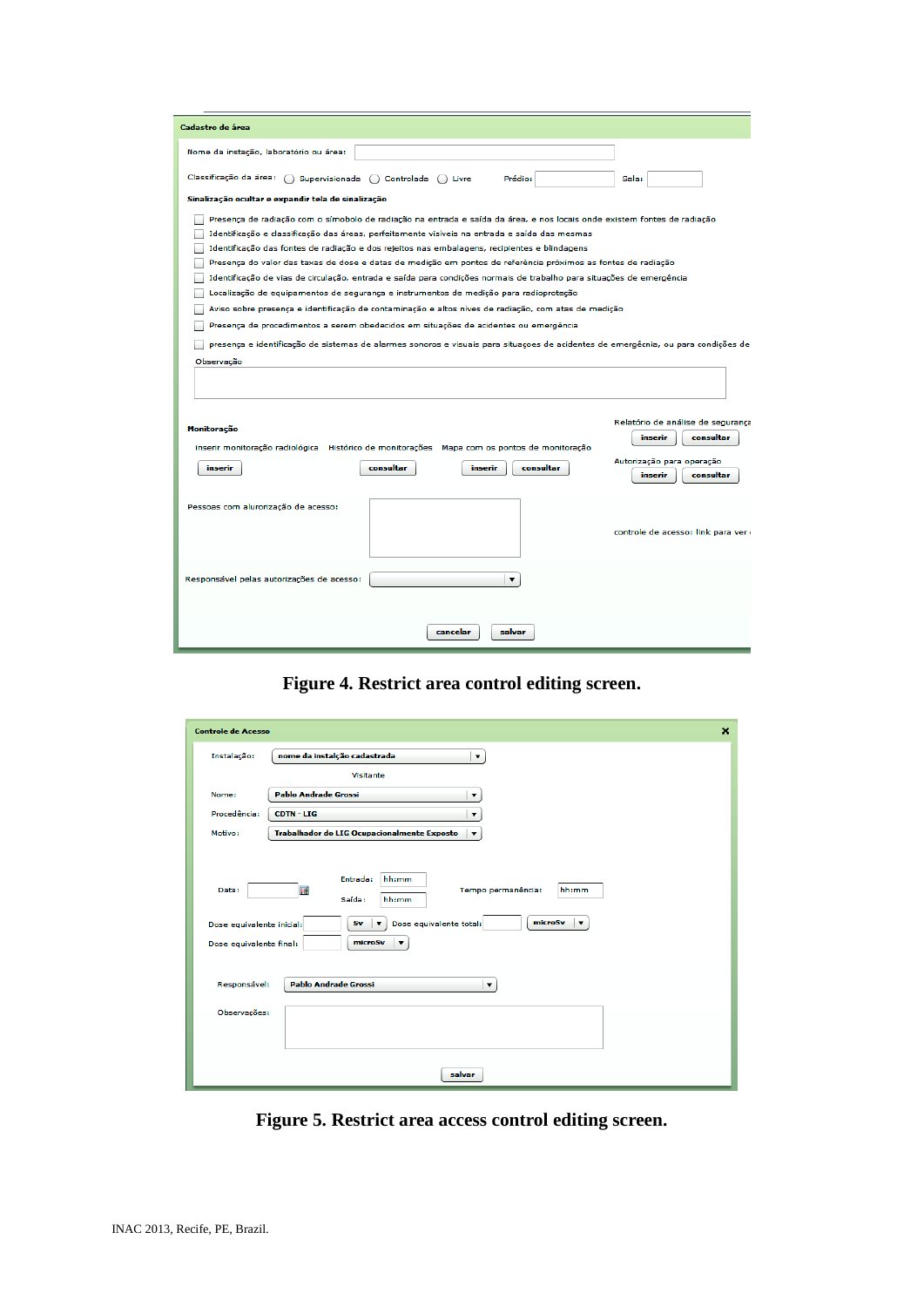| $\boldsymbol{\mathsf{x}}$<br><b>Controle de Rejeitos</b>                                                                                |                                                                                                                                               |  |  |
|-----------------------------------------------------------------------------------------------------------------------------------------|-----------------------------------------------------------------------------------------------------------------------------------------------|--|--|
| Descrição dos rejeitos:                                                                                                                 |                                                                                                                                               |  |  |
| Instalação:                                                                                                                             |                                                                                                                                               |  |  |
| Responsável pela radioprotecão:                                                                                                         | $\blacktriangledown$                                                                                                                          |  |  |
| Identificação do rejeito:                                                                                                               | codigo é gerado                                                                                                                               |  |  |
| <b>Ouantidade:</b>                                                                                                                      | m3<br>$\blacktriangledown$                                                                                                                    |  |  |
| <b>Estado físico:</b>                                                                                                                   | sólido<br>$\blacktriangledown$                                                                                                                |  |  |
| compactáveis<br>não compactáveis                                                                                                        |                                                                                                                                               |  |  |
| orgânicos<br>inorgânicos                                                                                                                |                                                                                                                                               |  |  |
| putreciveis<br>patogenicos                                                                                                              |                                                                                                                                               |  |  |
| explosividade<br>combustibilidade                                                                                                       | inflamabilidade                                                                                                                               |  |  |
| pirofólico<br>corrosivo                                                                                                                 | tóxico                                                                                                                                        |  |  |
|                                                                                                                                         | radionuclideos presentes: novo com lista de nuclideo e campo atividade: resposta uma lista os radionuclideos novos vem de uma tabela no banco |  |  |
| Meia vida:<br>curta                                                                                                                     | link para tabela de radio nuclideos<br>$\overline{\mathbf{v}}$                                                                                |  |  |
| Natureza da radiação:<br>emissores Alfa<br>▼                                                                                            |                                                                                                                                               |  |  |
| Nível de radiação:<br>baixo<br>$\blacktriangledown$                                                                                     |                                                                                                                                               |  |  |
| concentração: página 5 norma de acordo com o estado físico, alfa ou beta/gama aparece o select com contaminação alta, média e baixa com |                                                                                                                                               |  |  |
|                                                                                                                                         | descrição de valores máximo e minino na fórmula solido gama concentração vira taxa de exposição                                               |  |  |
| ativiade: 6d Ba                                                                                                                         | verificada em: / / através de: () medida () estimativa                                                                                        |  |  |
| Localização:                                                                                                                            |                                                                                                                                               |  |  |
|                                                                                                                                         |                                                                                                                                               |  |  |
|                                                                                                                                         |                                                                                                                                               |  |  |

**Figure 6. Radioactive waste control editing screen.**

| Controle de Fontes de Irradiação                                                                                    | × |
|---------------------------------------------------------------------------------------------------------------------|---|
| Descrição das fontes:                                                                                               |   |
| um pra cada fonte<br>▼<br>Fonte:                                                                                    |   |
| foto do equipamento em baixa resolução clica tamanho normal<br>Localização:<br>outro cadastra em área<br>▼          |   |
| sigla(2) - massa atomica(3)<br>Radiosótopo:                                                                         |   |
| Aplicação                                                                                                           |   |
| Atividade:<br>6d<br>Bq na data de aquisição                                                                         |   |
| Data de aquisição:                                                                                                  |   |
| Código da fonte:                                                                                                    |   |
| Medida campo de radiação externa a 1 metro:                                                                         |   |
| Medida campo de radiação externa a contato:                                                                         |   |
| Inspeção                                                                                                            |   |
| Fonte em uso: () sim () não<br>Existência de contaminação e vazamento                                               |   |
| A sua presença em local correto, devidamente sinalizada                                                             |   |
| Condiçoes corretas de uso, blindagem, acondicionamento, segurança, transporte e armazenamento                       |   |
| Certificados e procedimentos para uso, manuseio, acondicionamento, transporte e armazenamento de fontes de radiação |   |
|                                                                                                                     |   |
| anexar                                                                                                              |   |
|                                                                                                                     |   |
| Supervisor ou responsável pela radioproteção:<br>▼                                                                  |   |
|                                                                                                                     |   |

**Figure 7. Radiation sources control editing screen.**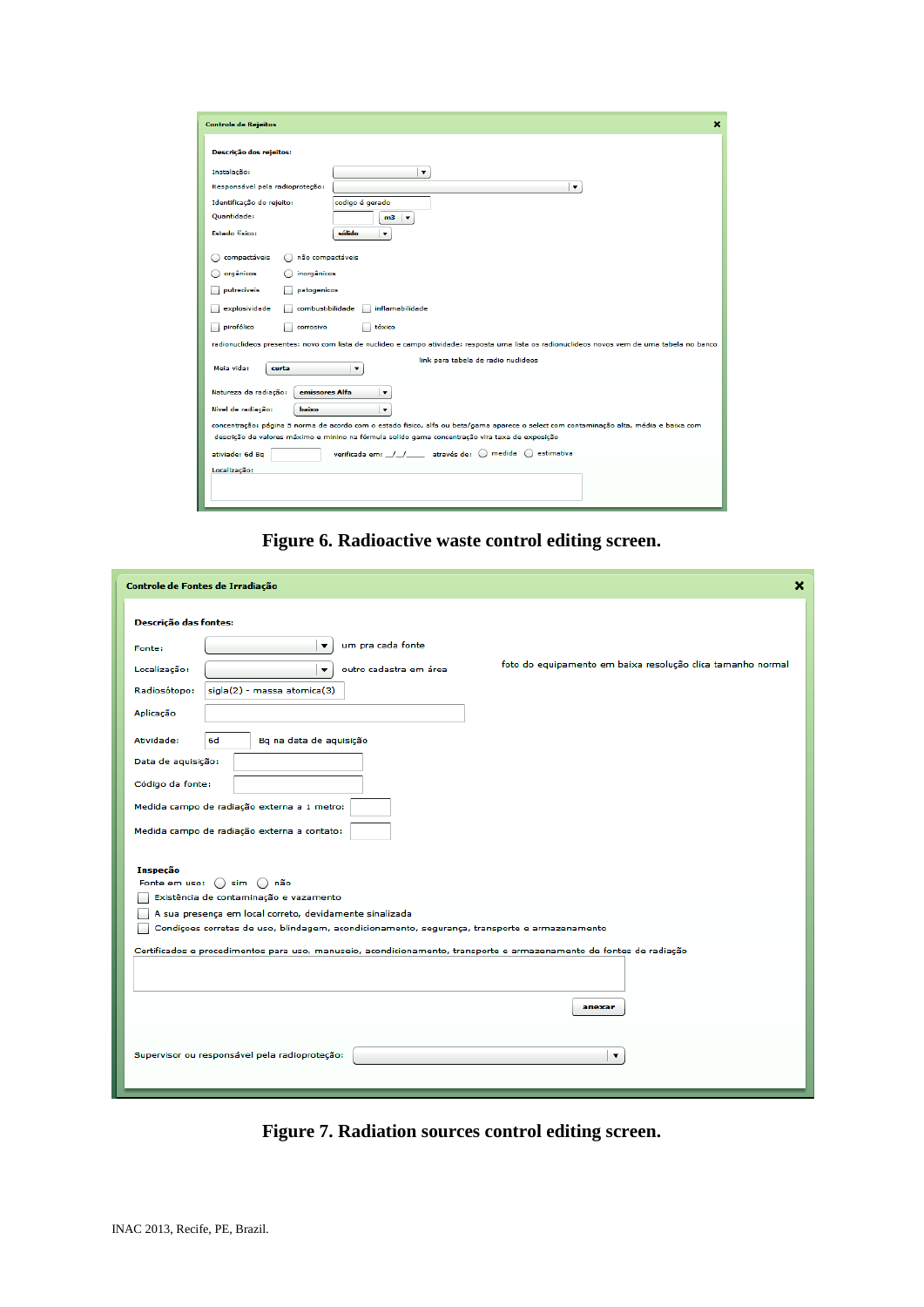| Cadastro de tipo de equipamento de radio proteção<br>× |                                            |  |  |
|--------------------------------------------------------|--------------------------------------------|--|--|
| Equipamento:                                           | Monitor de área                            |  |  |
| Tipo:                                                  | <b>Geiger Muller</b><br>▼                  |  |  |
| Sigla do tipo ou eqpto:                                | <b>GM</b>                                  |  |  |
| Fabricante:                                            | fabricante do equipamento de radioproteção |  |  |
| Descriçao:                                             | descrição do equipamento de radioproteção  |  |  |
| Faixa de medição:                                      | max:<br>min:                               |  |  |
| Período de calibração:                                 | meses<br>▼                                 |  |  |
| Ativo?:                                                | sim                                        |  |  |
| Padrão?:                                               | sim<br>▼                                   |  |  |
|                                                        |                                            |  |  |
|                                                        |                                            |  |  |
| salvar                                                 |                                            |  |  |

**Figure 8. Equipment control editing screen**

| Manutenção                                                                                              |         |                   | $\mathbf x$             |
|---------------------------------------------------------------------------------------------------------|---------|-------------------|-------------------------|
| Código: 9082080                                                                                         | Data:   |                   | 誧                       |
| <b>Preditiva</b><br>Tipo de Manutenção:<br>▼                                                            | Status: | <b>Cadastrada</b> | $\overline{\mathbf{v}}$ |
| Item de Manutenção:<br><b>Equipamento 1</b><br>Responsável pelo equipamento<br>$\overline{\phantom{a}}$ |         |                   |                         |
| Descrição:                                                                                              |         |                   |                         |
|                                                                                                         |         |                   |                         |
|                                                                                                         |         |                   |                         |
| Observações:                                                                                            |         |                   |                         |
|                                                                                                         |         |                   |                         |
|                                                                                                         |         |                   |                         |
| 圛<br>畐<br>Data: término:<br>Data inicio:                                                                |         |                   |                         |
|                                                                                                         |         |                   |                         |
| <b>Anexos</b>                                                                                           |         |                   |                         |
| Arquivo anexado 1<br>Arquivo anexado 2                                                                  |         |                   |                         |
| Arquivo anexado 3                                                                                       |         |                   |                         |
| <b>Anexar documentos</b>                                                                                |         |                   |                         |
| envio de email para responsável do eqpto na abertura e no término da manutenção.                        |         |                   |                         |
| Responsável pela manutenção:                                                                            |         |                   |                         |
|                                                                                                         |         |                   |                         |

**Figure 9. Equipment maintenance screen including record keeping.**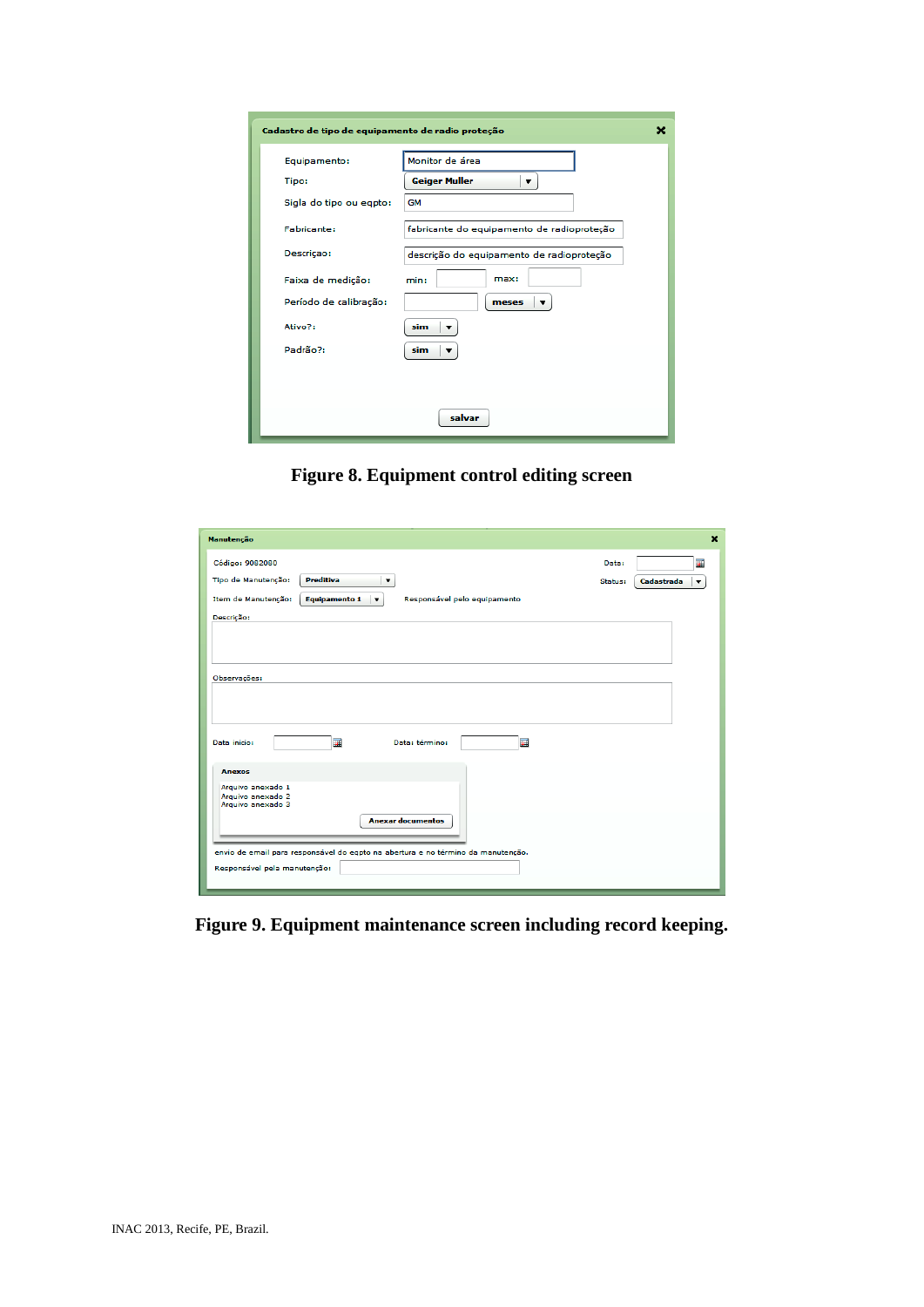**Figure 10. Equipment calibration control editing screen including record keeping.**

| Gestão de Inspeção                                                                                                                                                                           |                                                     |                                                                     |       | × |
|----------------------------------------------------------------------------------------------------------------------------------------------------------------------------------------------|-----------------------------------------------------|---------------------------------------------------------------------|-------|---|
| Código: 9082080<br><b>Equipamento 1</b><br>equipamento<br>$\blacktriangledown$                                                                                                               | $\blacktriangledown$                                | Responsável pelo equipamento                                        | Data: | 畐 |
| condições físicas<br>condições de instalação e segurança<br>procedimentos de uso e armazenamento<br>condições de funcionamento<br>presença de contaminação<br>Ações relacionadas a inspeção: | conforme<br>conforme<br>conforme<br>conforme<br>sim | não conforme<br>não conforme<br>não conforme<br>não conforme<br>não |       |   |
| Responsável pela inpeção:                                                                                                                                                                    |                                                     | salvar                                                              |       |   |

**Figure 11. Equipment inspection control editing screen including record keeping.**

The workers training control is presented on Fig. 12 that includes the main subjects and training course contents, instructor, duration, description, validity and type of training. Fig. 13 presents the training record keeping including the list of trainees.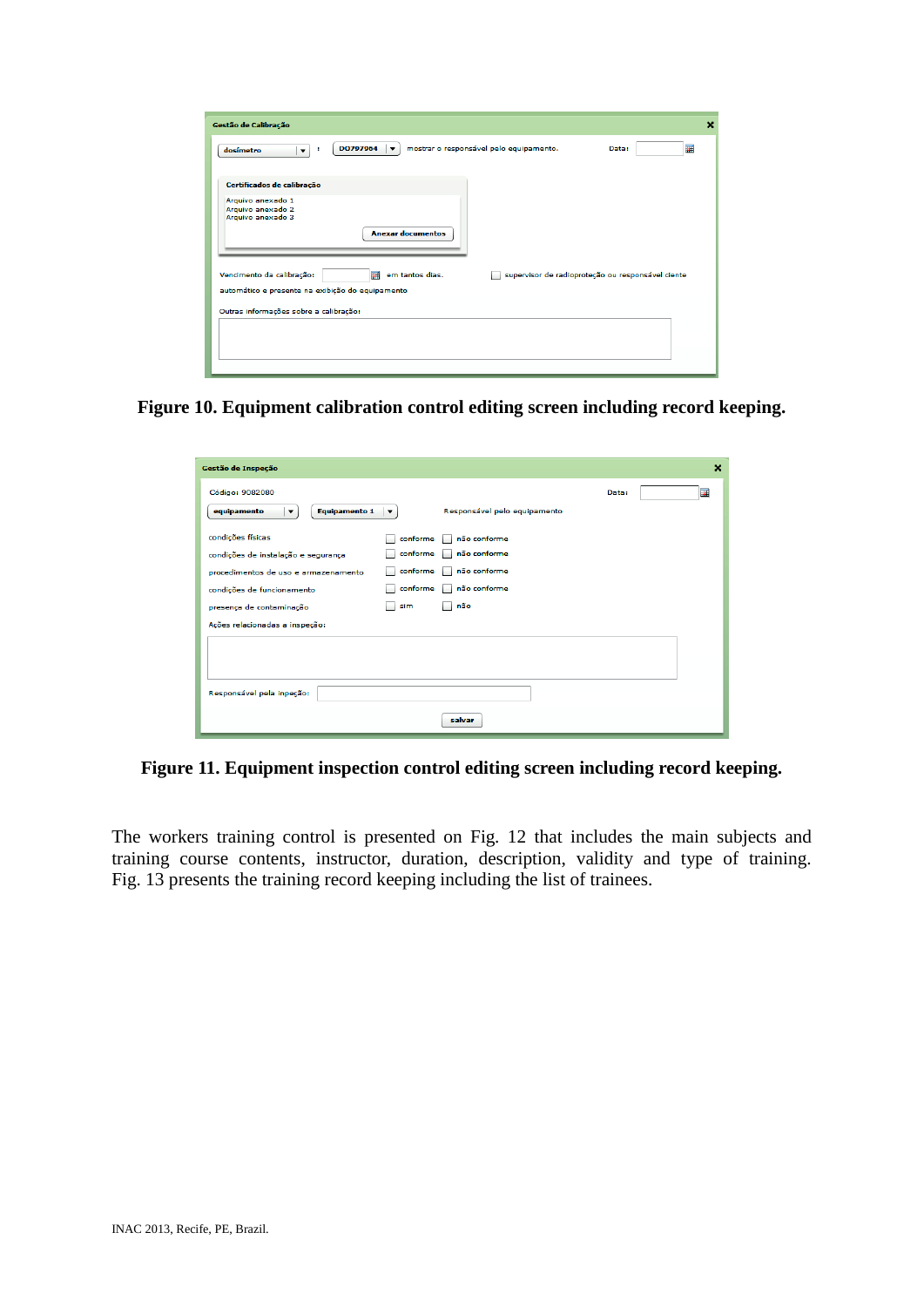| <b>Cadastro de treinamento</b>                 |                         | × |  |
|------------------------------------------------|-------------------------|---|--|
| Nome:                                          | Instrutor padrão:       |   |  |
| Codigo:                                        | Instituição padrão:     |   |  |
| radioproteção<br>Tipo:<br>▼                    | Local:                  |   |  |
| segurança do trabalho                          | Carga horária:<br>horas |   |  |
| radioproteção                                  |                         |   |  |
| operação de irradiador                         |                         |   |  |
| Descriçao:                                     |                         |   |  |
|                                                |                         |   |  |
|                                                |                         |   |  |
| periódico?                                     |                         |   |  |
|                                                |                         |   |  |
| Validade:<br>meses<br>$\overline{\phantom{a}}$ |                         |   |  |
| Ativo?:<br>sim<br>$\blacktriangledown$         |                         |   |  |
|                                                | cancelar<br>salvar      |   |  |

**Figure 12. Workers training control editing screen, including registers and record keeping.**

| Cadastro de turma de treinamento                   | ×                                                                       |
|----------------------------------------------------|-------------------------------------------------------------------------|
| Nome do treinamento:                               | Exibir dados do treinamento cadastrado<br>treinamento 1<br>$\mathbf{v}$ |
| Período:                                           | 圛<br>畐<br>Data término:<br>Data inicio:                                 |
| Instrutor:                                         |                                                                         |
| Instituição:                                       |                                                                         |
| Local:                                             |                                                                         |
| Carga horária:                                     | horas                                                                   |
| <b>Participantes</b>                               |                                                                         |
| Participante 1<br>Participante 2<br>Participante 3 | <b>Acrescentar participante</b>                                         |
|                                                    | salvar                                                                  |

# **Figure 13. Training courses control editing screen, with registers and record keeping.**

Fig. 14 presents system screen to deal with incidents and accidents including full assessment, corrective and predictive actions, record keeping and access to related reports.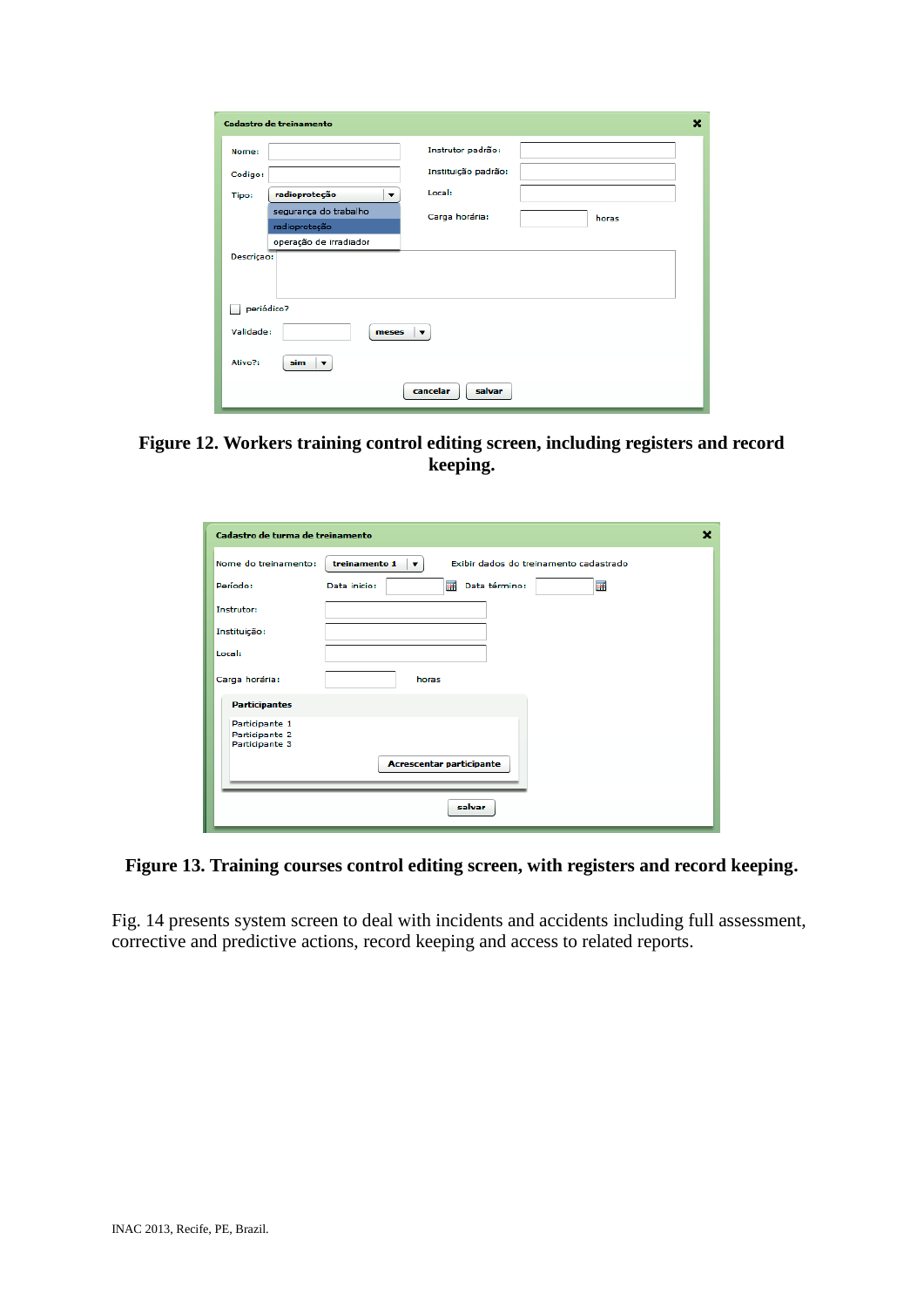| Registro de incidente                  |                                   |             | Operador: Nome do operador autenticado no SIGLIG Data e Hora   |            | $\mathbf x$ |
|----------------------------------------|-----------------------------------|-------------|----------------------------------------------------------------|------------|-------------|
| Código: 9082080                        |                                   |             |                                                                | Data:      | 圛           |
| Tipo de Incidente:                     | <b>Incidende Radiológico</b><br>▼ | com vítimas | Status:                                                        | Cadastrada | ▼           |
| Descrição:                             | Incidende Radiológico             |             |                                                                |            |             |
|                                        | Incidente de trabalho             |             |                                                                |            |             |
|                                        | Acidende Radiológico              |             |                                                                |            |             |
|                                        | Acidente de trabalho              |             |                                                                |            |             |
| Envolvidos:                            |                                   |             |                                                                |            |             |
|                                        |                                   |             |                                                                |            |             |
|                                        |                                   |             |                                                                |            |             |
|                                        |                                   |             |                                                                |            |             |
|                                        |                                   |             |                                                                |            |             |
| Ações tomadas:                         |                                   |             |                                                                |            |             |
|                                        |                                   |             |                                                                |            |             |
|                                        |                                   |             |                                                                |            |             |
|                                        |                                   |             |                                                                |            |             |
| Observações:                           |                                   |             |                                                                |            |             |
|                                        |                                   |             |                                                                |            |             |
|                                        |                                   |             |                                                                |            |             |
|                                        |                                   |             |                                                                |            |             |
|                                        |                                   |             |                                                                |            |             |
| <b>Anexos</b>                          |                                   | L           | ciente de radioproteção (tipo de iincidente radiológico)       |            |             |
| Arquivo anexado 1<br>Arquivo anexado 2 | <b>Anexar documentos</b>          |             |                                                                |            |             |
| Arquivo anexado 3                      |                                   | m.          | ciente do eng ou tec de segurança( tipo de incidente trabalho) |            |             |
|                                        |                                   |             |                                                                |            |             |
|                                        |                                   |             |                                                                |            |             |
|                                        |                                   |             |                                                                |            |             |

## **Figure 14. Incidents and accidents control editing screen including full assessment, corrective and predictive actions, record keeping and access to related reports.**

### **3. DISCUSSIONS AND CONCLUSIONS**

The intention of this work was to present and share the achievements of this powerful tool to improve and implement an effective operational radiation protection programme considering all relevant parameters and data expected on operational and working situations of nuclear organizations and research institutes.

The Geographic Information System was identified as an important incorporated technology, georeferencing information and data to reach a qualified spatial and geographic assessment.

The developed information system facilitates a continuous management of radiation protection activities as well as for long term planning, not only indicating how the health and safety activities are going, but why they are not going as well as planned showing up the critical points. Such kind of distinct knowledge is useful to reach the managerial objectives and support the decision-making.

This overall view of the regulatory requirements can also make possible internal and external inspections, aiding the identification of weakness points and what is needed to put into action a successful radiation protection control.